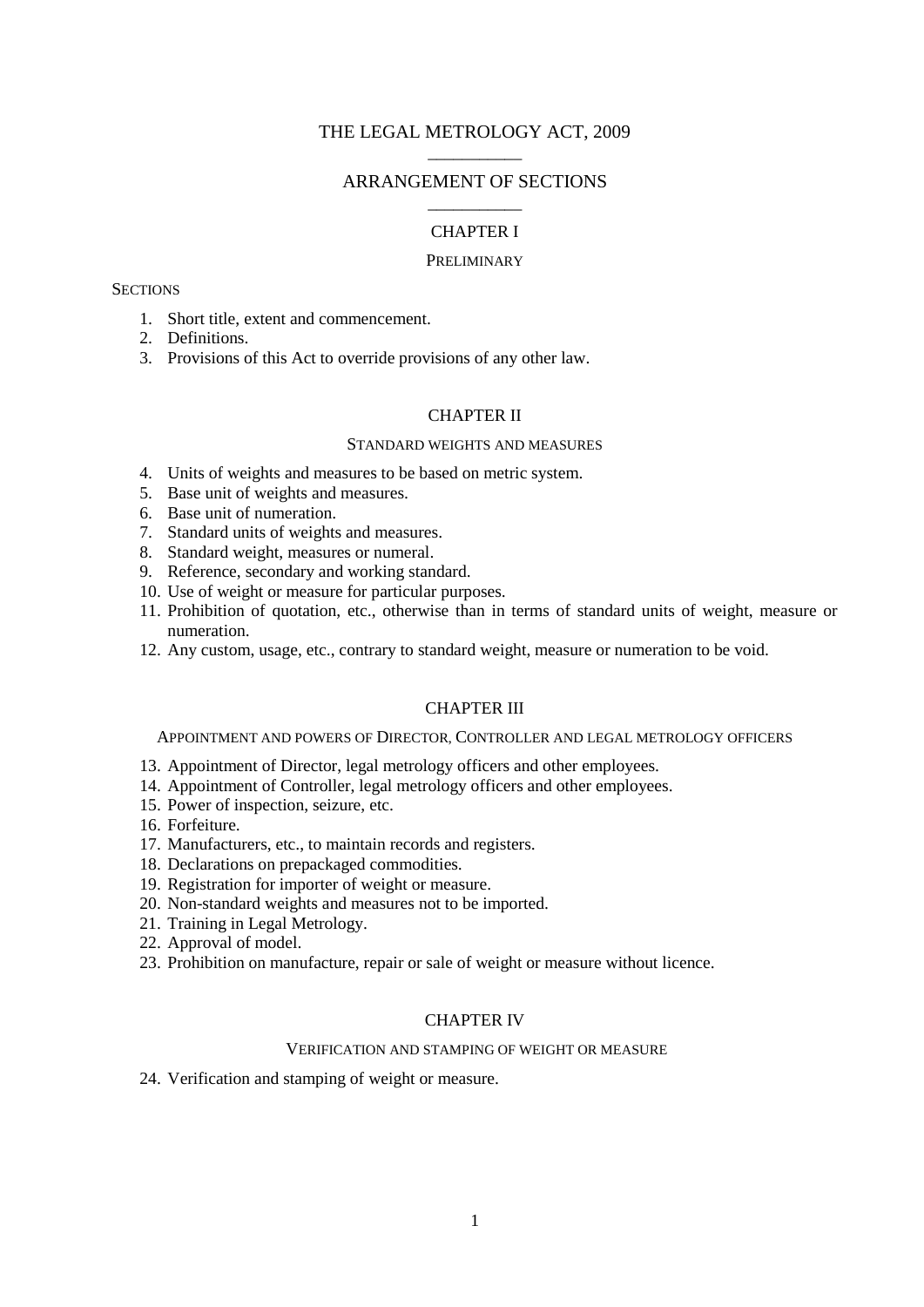### CHAPTER V

## OFFENCES AND PENALTIES

## **SECTIONS**

- 25. Penalty for use of non-standard weight or measure.
- 26. Penalty for alteration of weight and measure.
- 27. Penalty for manufacture or sale of non-standard weight or measure.
- 28. Penalty for making any transaction, deal or contract in contravention of the prescribed standards.
- 29. Penalty for quoting or publishing, etc., of non-standard units.
- 30. Penalty for transactions in contravention of standard weight or measure.
- 31. Penalty for non-production of documents, etc.
- 32. Penalty for failure to get model approved.
- 33. Penalty for use of unverified weight or measure.
- 34. Penalty for sale or delivery of commodities. etc., by non-standard weight or measure.
- 35. Penalty for rendering services by non-standard weight, measure or number.
- 36. Penalty for selling, etc., of non-standard packages.
- 37. Penalty for contravention by Government approved Test Centre.
- 38. Penalty for non-registration by importer of weight or measure.
- 39. Penalty for import of non-standard weight or measure.
- 40. Penalty for obstructing Director, Controller or legal metrology officer.
- 41. Penalty for giving false information or false return.
- 42. Vexatious search.
- 43. Penalty for verification in contravention of Act and rules.
- 44. Penalty for counterfeiting of seals, etc.
- 45. Penalty for manufacture of weight and measure without licence.
- 46. Penalty for repair, sale, etc., of weight and measure without licence.
- 47. Penalty for tampering with licence.
- 48. Compounding of offences.
- 49. Offences by companies and power of court to publish name, place of business, etc., for companies convicted.
- 50. Appeals.
- 51. Provisions of Indian Penal Code and Code of Criminal Procedure not to apply.
- 52. Power of the Central Government to make rules.
- 53. Power of State Government to make rules.
- 54. Delegation of Powers.
- 55. Act not to apply in certain cases.
- 56. Existing Director, Controller and legal metrology officer not to be affected by the new qualification to be prescribed.
- 57. Repeal of the Standards of Weights and Measures Act, 1976 and Standards of Weights and Measures (Enforcement) Act, 1985.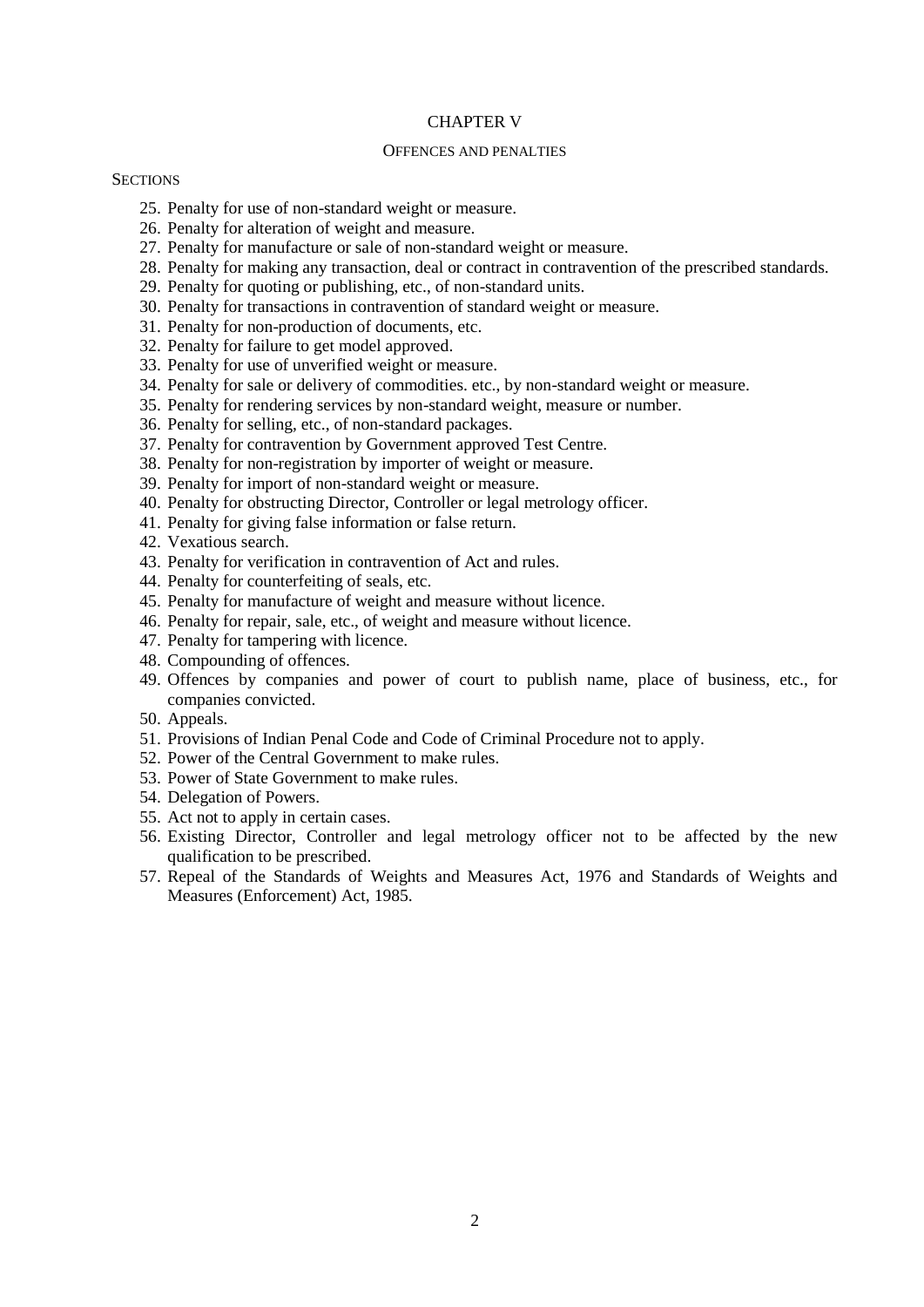## THE LEGAL METROLOGY ACT, 2009

# ACT NO. 1 OF 2010

### [13*th January,* 2010.]

An Act to establish and enforce standards of weights and measures, regulate trade and commerce in weights, measures and other goods which are sold or distributed by weight, measure or number and for matters connected therewith or incidental thereto.

BE it enacted by Parliament in the Sixtieth Year of the Republic of India as follows:**—**

# CHAPTER I

#### PRELIMINARY

**1. Short title, extent and commencement.—**(*1*) This Act may be called the Legal Metrology Act, 2009.

(2) It extends to the whole of India.

 $(3)$  It shall come into force on such date<sup>1</sup> as the Central Government may, by notification in the Official Gazette, appoint and different dates may be appointed for different provisions of this Act.

**2. Definitions.—**In this Act, unless the context otherwise requires,**—**

(*a*) "Controller" means the Controller of Legal Metrology appointed under section 14;

(*b*) "dealer", in relation to any weight or measure, means a person who, carries on, directly or otherwise, the business of buying, selling, supplying or distributing any such weight or measure, whether for cash or for deferred payment or for commission, remuneration or other valuable consideration, and includes a commission agent, an importer, a manufacturer, who sells, supplies, distributes or otherwise delivers any weight or measure manufactured by him to any person other than a dealer;

(*c*) "Director" means the Director of Legal Metrology appointed under section 13;

(*d*) "export" with its grammatical variations and cognate expressions, means taking out of India to a place outside India;

(*e*) "import" with its grammatical variations and cognate expressions, means bringing into India from a place outside India;

(*f*) "label" means any written, marked, stamped, printed or graphic matter affixed to, or appearing upon any pre-packaged commodity;

(*g*) "Legal Metrology" means that part of metrology which treats units of weighment and measurement, methods of weighment and measurement and weighing and measuring instruments, in relation to the mandatory technical and legal requirements which have the object of ensuring public guarantee from the point of view of security and accuracy of the weighments and measurements;

(*h*) "legal metrology officer" means Additional Director, Additional Controller, Joint Director, Joint Controller, Deputy Director, Deputy Controller, Assistant Director, Assistant Controller and Inspector appointed under sections 13 and 14;

(*i*) "manufacturer" in relation to any weight or measure, means a person who**—**

(*i*) manufactures weight or measure,

1

(*ii*) manufactures one or more parts, and acquires other parts, of such weight or measure and, after assembling those parts, claims the end product to be a weight or measure manufactured by himself or itself, as the case may be,

<sup>1. 1</sup>st March, 2011, *vide* notification No. S.O. 1(E), dated 31st December, 2010, *see* Gazette of India, Extraordinary, Part II, Sec. 3(*ii*).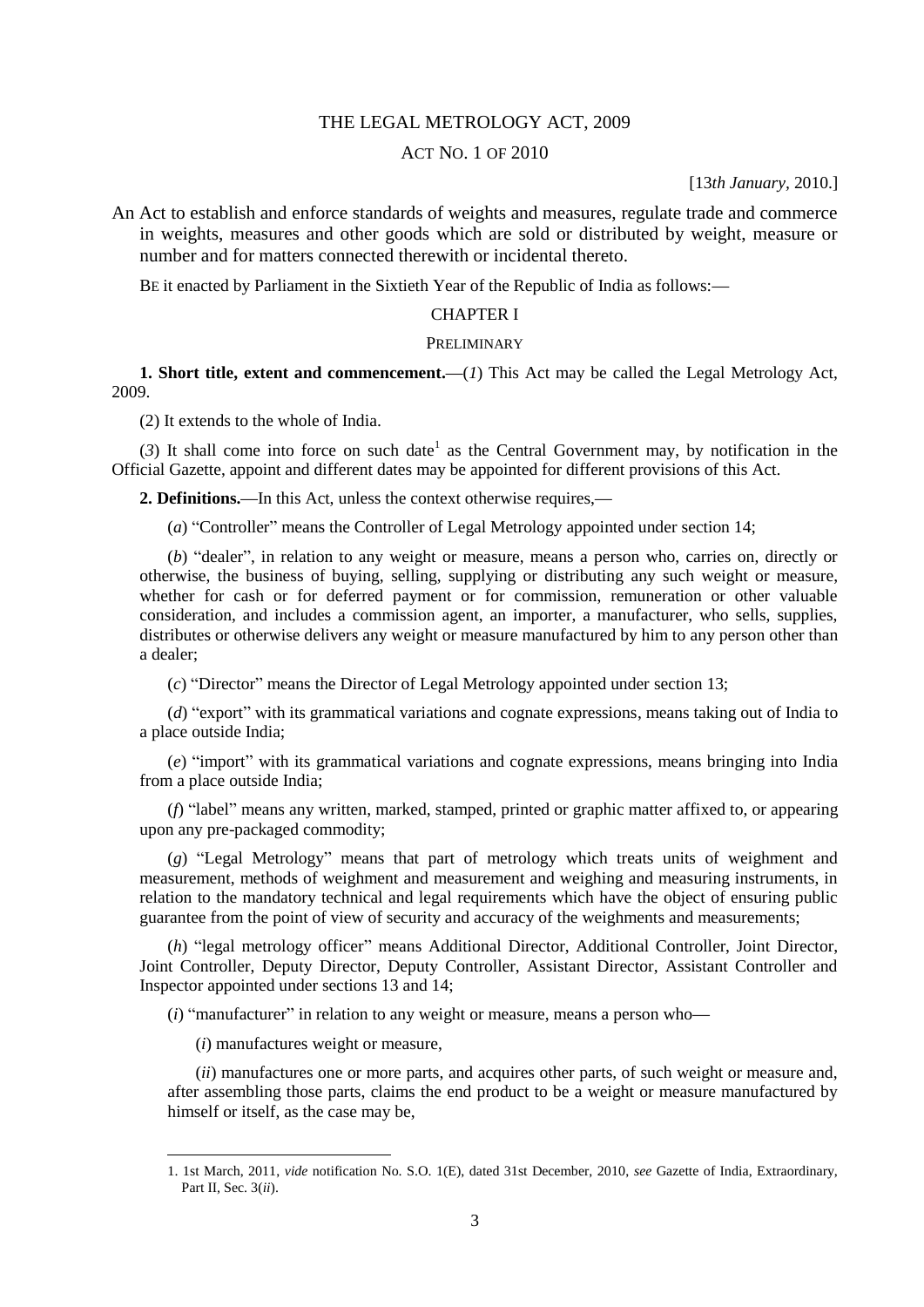(*iii*) does not manufacture any part of such weight or measure but assembles parts thereof manufactured by others and claims the end product to be a weight or measure manufactured by himself or itself, as the case may be,

(*iv*) puts, or causes to be put, his own mark on any complete weight or measure made or manufactured by any other person and claims such product to be a weight or measure made or manufactured by himself or itself, as the case may be;

(*j*) "notification" means a notification published in the Official Gazette;

(*k*) "protection" means the utilisation of reading obtained from any weight or measure, for the purpose of determining any step which is required to be taken to safeguard the well-being of any human being or animal, or to protect any commodity, vegetation or thing, whether individually or collectively;

(*l*) "pre-packaged commodity" means a commodity which without the purchaser being present is placed in a package of whatever nature, whether sealed or not, so that the product contained therein has a pre-determined quantity;

(*m*) "person" includes,**—**

(*i*) a Hindu undivided family,

(*ii*) every department or office,

(*iii*) every organisation established or constituted by Government,

(*iv*) every local authority within the territory of India,

(*v*) a company, firm and association of individuals,

(*vi*) trust constituted under an Act,

(*vii*) every co-operative society, constituted under an Act,

(*viii*) every other society registered under the Societies Registration Act, 1860 (21 of 1860);

(*n*) "premises" includes**—**

(*i*) a place where any business, industry, production or transaction is carried on by a person, whether by himself or through an agent, by whatever name called, including the person who carries on the business in such premises,

(*ii*) a warehouse, godown or other place where any weight or measure or other goods are stored or exhibited,

(*iii*) a place where any books of account or other documents pertaining to any trade or transaction are kept,

(*iv*) a dwelling house, if any part thereof is used for the purpose of carrying on any business, industry, production or trade,

(*v*) a vehicle or vessel or any other mobile device, with the help of which any transaction or business is carried on;

(*o*) "prescribed" means prescribed by rules made under this Act;

(*p*) "repairer'' means a person who repairs a weight or measure and includes a person who adjusts, cleans, lubricates or paints any weight or measure or renders any other service to such weight or measure to ensure that such weight or measure conforms to the standards established by or under this Act;

(*q*) "State Government", in relation to a Union territory, means the Administrator thereof;

(*r*) "sale", with its grammatical variations and cognate expressions, means transfer of property in any weight, measure or other goods by one person to another for cash or for deferred payment or for any other valuable consideration and includes a transfer of any weight, measure or other goods on the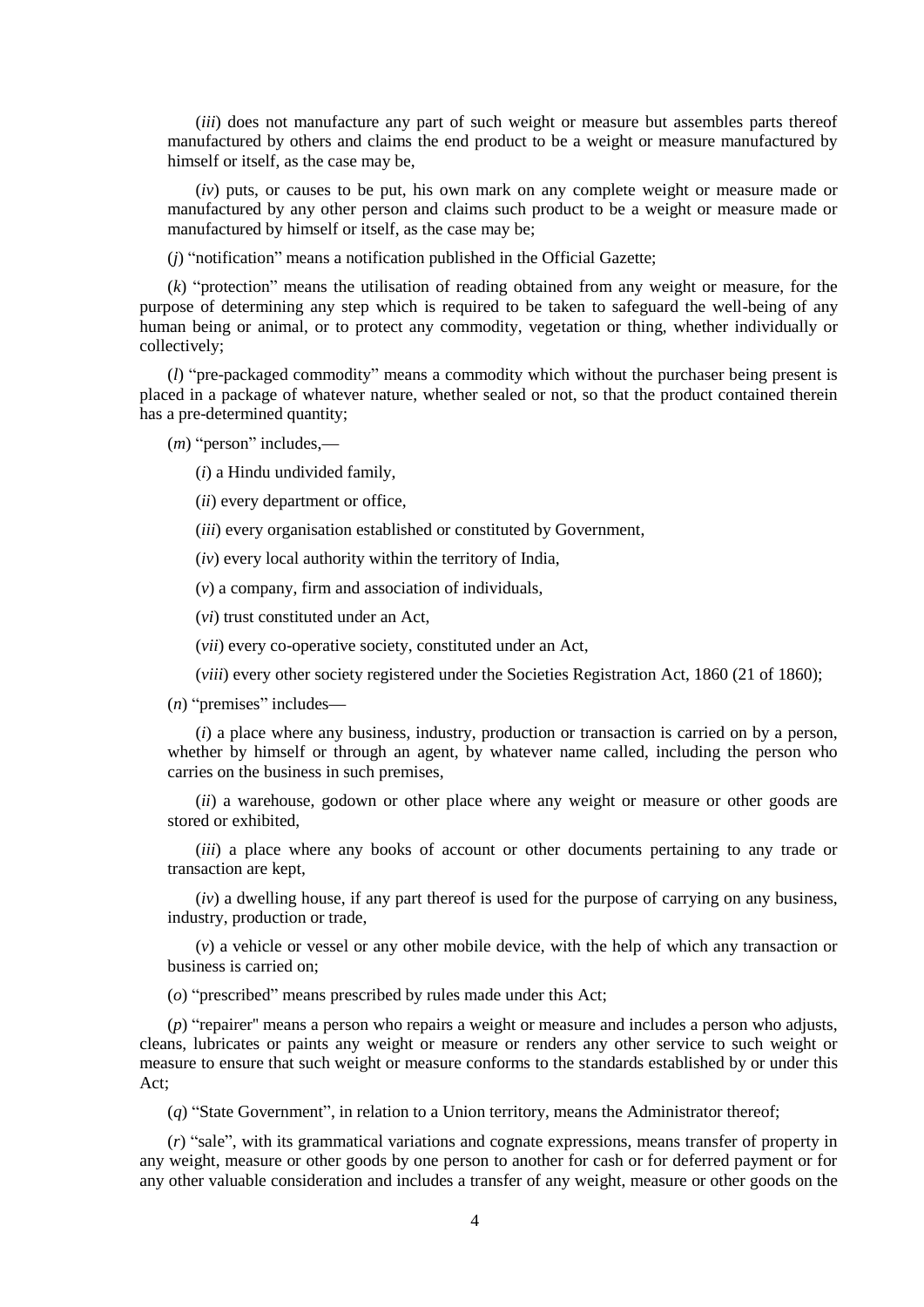hire-purchase system or any other system of payment by instalments, but does not include a mortgage or hypothecation of, or a charge or pledge on, such weight, measure or other goods;

(*s*) "seal" means a device or process by which a stamp is made, and includes any wire or other accessory which is used for ensuring the integrity of any stamp;

(*t*) "stamp" means a mark, made by impressing, casting, engraving, etching, branding, affixing pre-stressed paper seal or any other process in relation to, any weight or measure with a view to**—**

(*i*) certifying that such weight or measure conforms to the standard specified by or under this Act, or

(*ii*) indicating that any mark which was previously made thereon certifying that such weight or measure conforms to the standards specified by or under this Act, has been obliterated;

(*u*) "transaction" means,**—**

(*i*) any contract, whether for sale, purchase, exchange or any other purpose, or

(*ii*) any assessment of royalty, toll, duty or other dues, or

(*iii*) the assessment of any work done, wages due or services rendered;

(*v*) "verification", with its grammatical variations and cognate expressions, includes, in relation to any weight or measure, the process of comparing, checking, testing or adjusting such weight or measure with a view to ensuring that such weight or measure conforms to the standards established by or under this Act and also includes re-verification and calibration;

(*w*) "weight or measure" means a weight or measure specified by or under this Act and includes a weighing or measuring instrument.

**3. Provisions of this Act to override provisions of any other law.—**The provisions of this Act shall have effect notwithstanding anything inconsistent therewith contained in any enactment other than this Act or in any instrument having effect by virtue of any enactment other than this Act.

## CHAPTER II

### STANDARD WEIGHTS AND MEASURES

**4. Units of weights and measures to be based on metric system.—**Every unit of weight or measure shall be in accordance with the metric system based on the international system of units.

**5. Base unit of weights and measures.—**(*1*) The base unit of**—**

(*i*) length shall be the metre;

- (*ii*) mass shall be the kilogram;
- (*iii*) time shall be the second;
- (*iv*) electric current shall be the ampere;
- (*v*) thermodynamic temperature shall be the kelvin;
- (*vi*) luminous intensity shall be the candela; and
- (*vii*) amount of substance shall be the mole.

(*2*) The specifications of the base units mentioned in sub-section (*1*), derived units and other units shall be such as may be prescribed.

**6. Base unit of numeration.—**(*1*) The base unit of numeration shall be the unit of the international form of Indian numerals.

(*2*) Every numeration shall be made in accordance with the decimal system.

(*3*) The decimal multiples and sub-multiples of the numerals shall be of such denominations and be written in such manner as may be prescribed.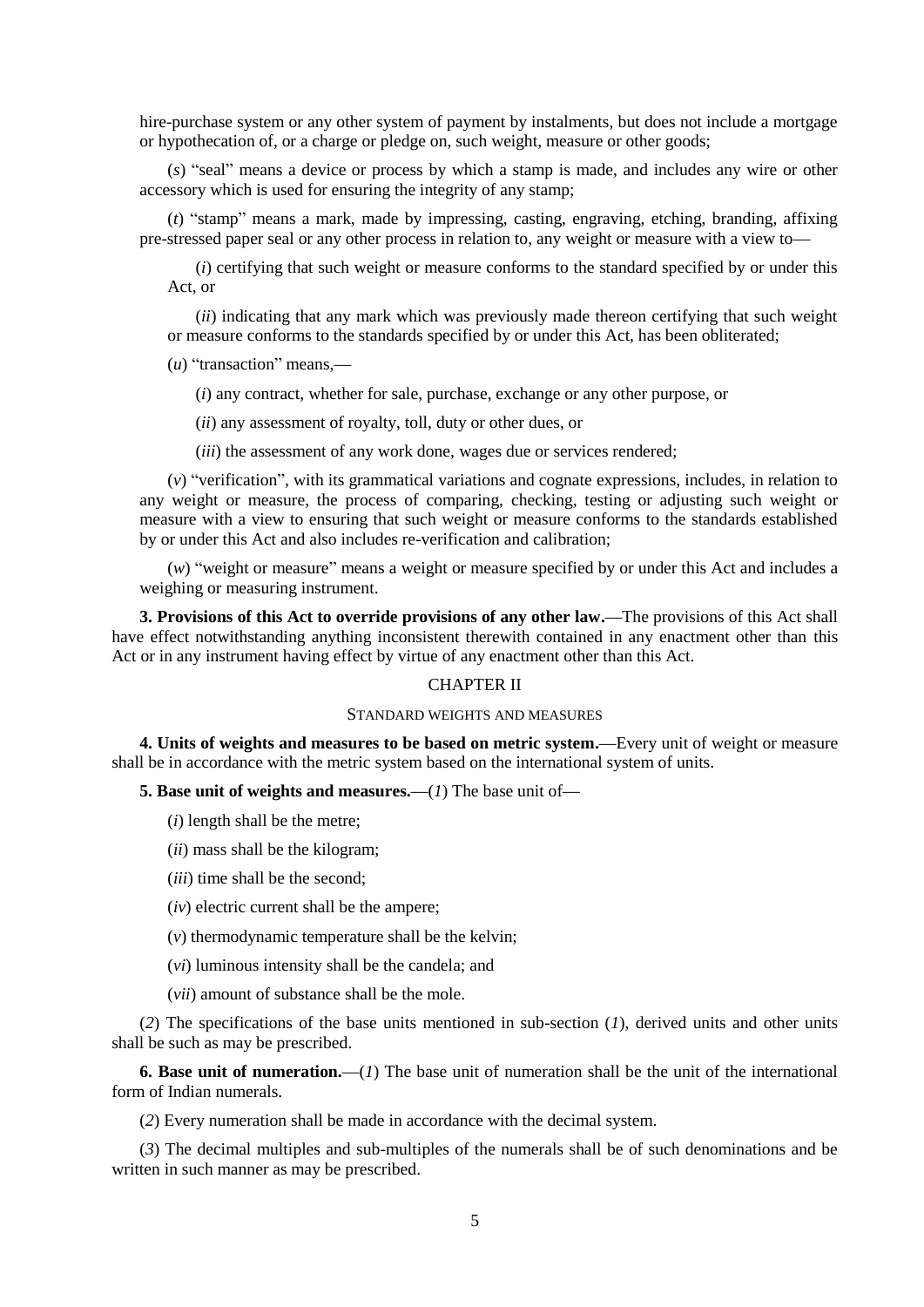**7. Standard units of weights and measures.—**(*1*) The base units of weights and measures specified in section 5 shall be the standard units of weights and measures.

(*2*) The base unit of numeration specified in section 6 shall be the standard unit of numeration.

(*3*) For the purpose of deriving the value of base, derived and other units mentioned in section 5, the Central Government shall prepare or cause to be prepared objects or equipments in such manner as may be prescribed.

(*4*) The physical characteristics, configuration, constructional details, materials, equipments, performance, tolerances, period of re-verification, methods or procedures of tests shall be such as may be prescribed.

**8. Standard weight, measure or numeral.**—(*I*) Any weight or measure which conforms to the standard unit of such weight or measure and also conforms to such of the provisions of section 7 as are applicable to it shall be the standard weight or measure.

(*2*) Any numeral which conforms to the provisions of section 6 shall be the standard numeral.

(*3*) No weight, measure or numeral, other than the standard weight, measure or numeral, shall be used as a standard weight, measure or numeral.

(*4*) No weight or measure, shall be manufactured or imported unless it conforms to the standards of weight or measure specified under section 8:

Provided that provisions of this section shall not apply for manufacture done exclusively for export or for the purpose of any scientific investigation or research.

**9. Reference, secondary and working standard.—**(*1*) The reference standards, secondary standards and working standards of weights and measures shall be such as may be prescribed.

(*2*) Every reference standard, secondary standard and working standard shall be verified and stamped in such manner and after payment of such fee as may be prescribed.

(*3*) Every reference standard, secondary standard and working standard which is not verified and stamped in accordance with the provisions of sub-section (*2*) shall not be deemed to be a valid standard.

**10. Use of weight or measure for particular purposes**.**—**Any transaction, dealing or contract in respect of any goods, class of goods or undertakings shall be made by such weight, measure or number as may be prescribed.

**11. Prohibition of quotation, etc., otherwise than in terms of standard units of weight, measure or numeration**.**—**(*1*) No person shall, in relation to any goods, things or service,**—**

(*a*) quote, or make announcement of, whether by word of mouth or otherwise, any price or charge, or

(*b*) issue or exhibit any price list, invoice, cash memo or other document, or

(*c*) prepare or publish any advertisement, poster or other document, or

(*d*) indicate the net quantity of a pre-packaged commodity, or

(*e*) express in relation to any transaction or protection, any quantity or dimension, otherwise than in accordance with the standard unit of weight, measure or numeration.

(*2*) The provisions of sub-section (*1*) shall not be applicable for export of any goods, things or service.

**12. Any custom, usage, etc., contrary to standard weight, measure or numeration to be void**.**—** Any custom, usage, practice or method of whatever nature which permits a person to demand, receive or cause to be demanded or received, any quantity of article, thing or service in excess of or less than, the quantity specified by weight, measure or number in the contract or other agreement in relation to the said article, thing or service, shall be void.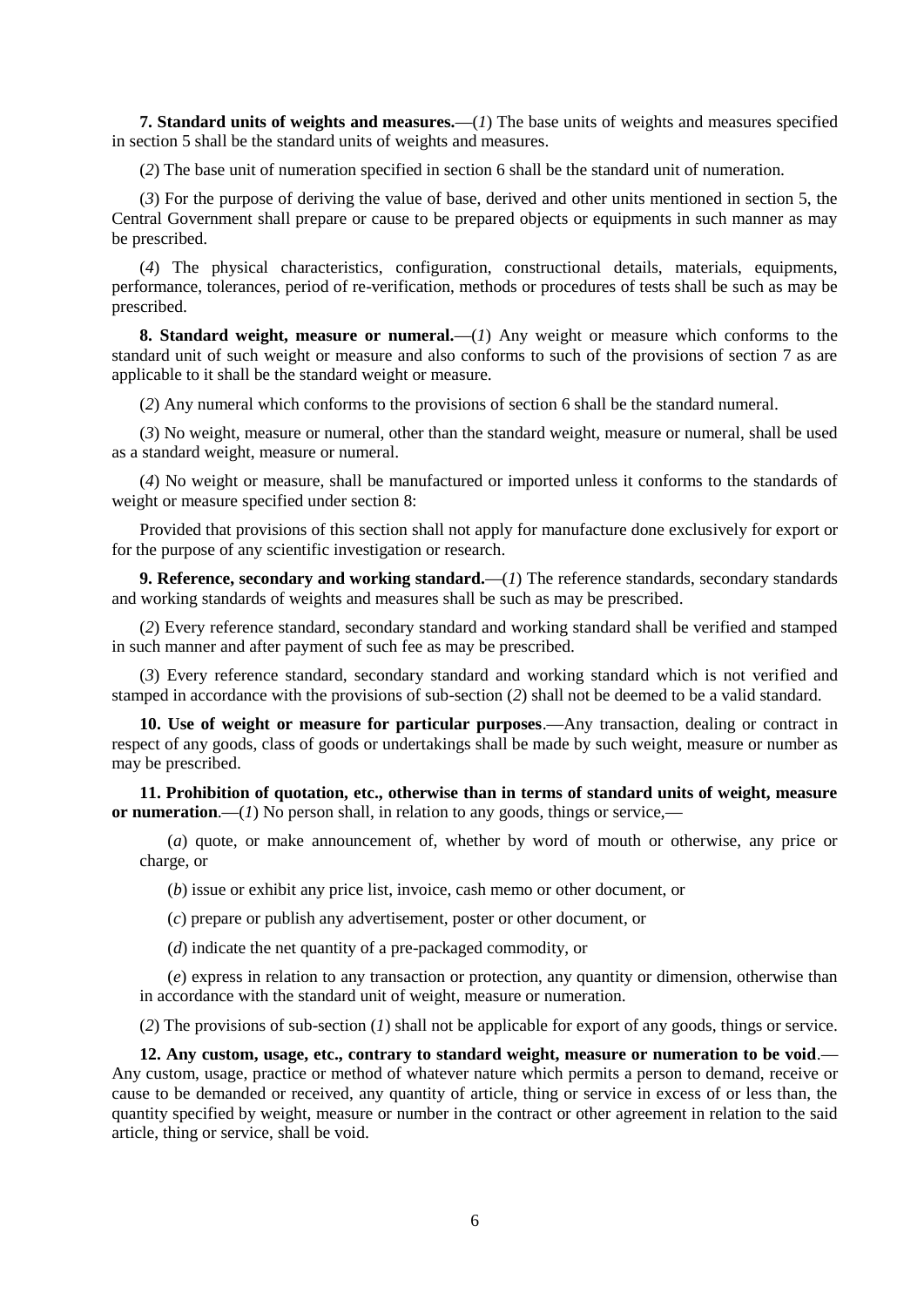#### CHAPTER III

## APPOINTMENT AND POWERS OF DIRECTOR, CONTROLLER AND LEGAL METROLOGY OFFICERS

**13. Appointment of Director, legal metrology officers and other employees.—**(*1*) The Central Government may, by notification, appoint a Director of legal metrology, Additional Director, Joint Director, Deputy Director, Assistant Director and other employees for exercising the powers and discharging the duties conferred or imposed on them by or under this Act in relation to inter-State trade and commerce.

(*2*) The qualifications of the Director and legal metrology officers appointed under sub-section (*1*) shall be such as may be prescribed.

(*3*) The Director and every legal metrology officer, appointed under sub-section (*1*), shall exercise such powers and discharge such functions in respect of such local limits as the Central Government may, by notification, specify.

(*4*) Every legal metrology officer appointed under sub-section (*1*) shall exercise powers and discharge duties under the general superintendence, direction and control of the Director.

(*5*) The Director, the Controller and every legal metrology officer authorised to perform any duty by or under this Act shall be deemed to be a public servant within the meaning of section 21 of the Indian Penal Code (45 of 1860).

(*6*) No suit, prosecution or other legal proceeding shall lie against the Director, the Controller and legal metrology officer authorised to perform any duty by or under this Act in respect of anything which is in good faith done or intended to be done under this Act or any rule or order made thereunder.

(*7*) The Central Government may, with the consent of the State Government and subject to such conditions, limitations and restrictions as it may specify in this behalf, delegate such of the powers of the Director under this Act as it may think fit to the Controller of legal metrology in the State, and such Controller may, if he is of opinion that it is necessary or expedient in the public interest so to do, delegate such of the powers delegated to him as he may think fit to any legal metrology officer and where any such delegation of powers is made by such Controller, the person to whom such powers are delegated shall exercise those powers in the same manner and with the same effect as if they had been conferred on him directly by this Act and not by way of delegation.

(*8*) Where any delegation of powers is made under sub-section (*7*), the powers so delegated shall be exercised under the general superintendence, direction and guidance of the Director.

**14. Appointment of Controller, legal metrology officers and other employees.—**(*1*) The State Government may, by notification, appoint a Controller of legal metrology, Additional Controller, Joint Controller, Deputy Controller, Assistant Controller, Inspector and other employees for the State for exercising the powers and discharging the duties conferred or imposed on them by or under this Act in relation to intra State trade and commerce.

(*2*) The qualifications of the Controller and legal metrology officers appointed under sub-section (*1*) shall be such as may be prescribed.

(*3*) The Controller and every legal metrology officer, appointed under sub-section (*1*), shall exercise such powers and discharge such functions in respect of such local limits as the State Government may, by notification, specify.

(*4*) Every legal metrology officer appointed under sub-section (*1*) shall exercise and discharge the duties under the general superintendence, direction and control of the Controller.

**15. Power of inspection, seizure, etc.—(1) The Director, Controller or any legal metrology officer** may, if he has any reason to believe, whether from any information given to him by any person and taken down in writing or from personal knowledge or otherwise, that any weight or measure or other goods in relation to which any trade and commerce has taken place or is intended to take place and in respect of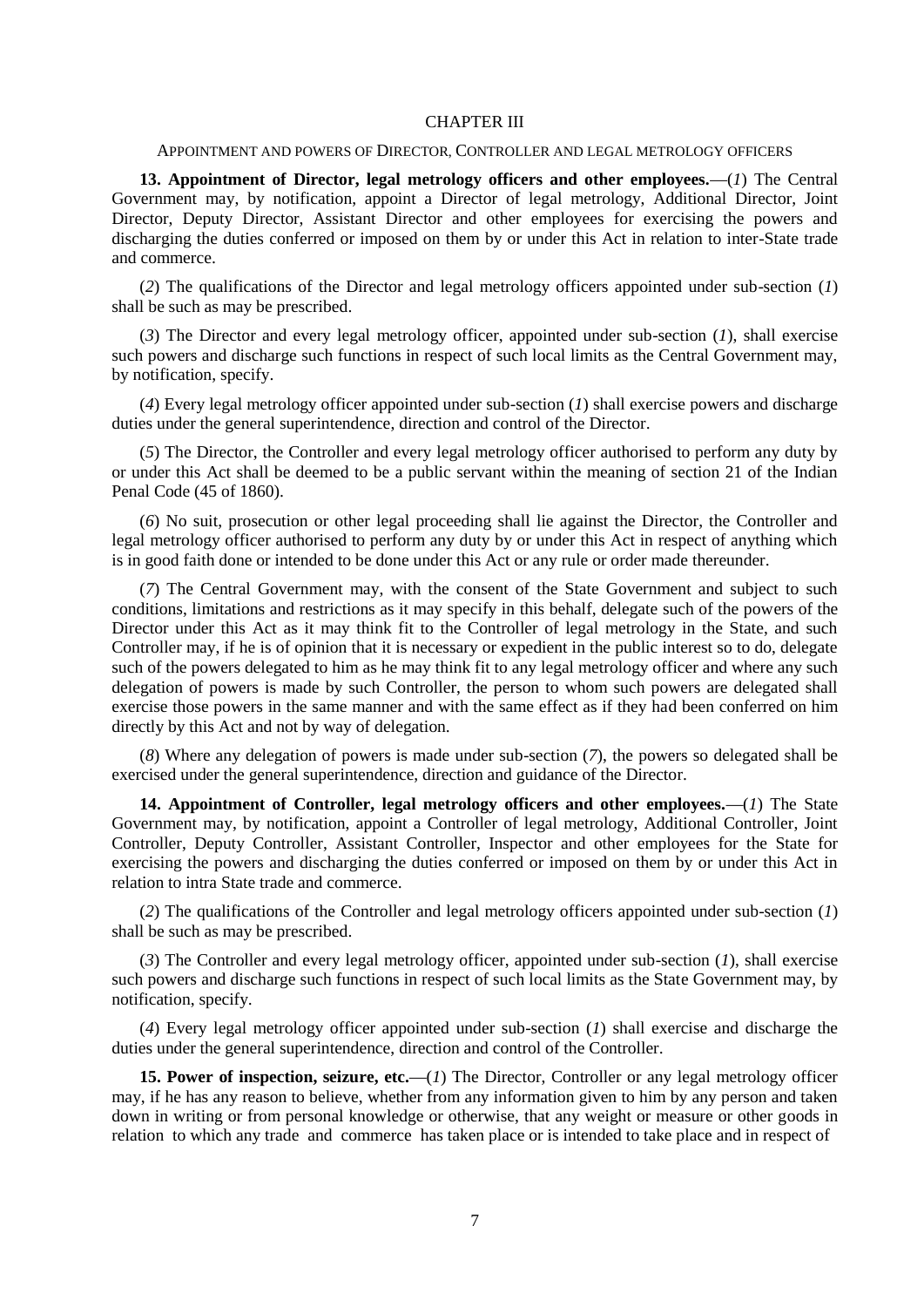which an offence punishable under this Act appears to have been, or is likely to be, committed are either kept or concealed in any premises or are in the course of transportation,**—**

(*a*) enter at any reasonable time into any such premises and search for and inspect any weight, measure or other goods in relation to which trade and commerce has taken place, or is intended to take place and any record, register or other document relating thereto;

(*b*) seize any weight, measure or other goods and any record, register or other document or article which he has reason to believe may furnish evidence indicating that an offence punishable under this Act has been, or is likely to be, committed in the course of, or in relation to, any trade and commerce.

(*2*) The Director, Controller or any legal metrology officer may also require the production of every document or other record relating to the weight or measure referred to in sub-section (*1*) and the person having the custody of such weight or measure shall comply with such requisition.

(*3*) Where any goods seized under sub-section (*1*) are subject to speedy or natural decay, the Director, Controller or legal metrology officer may dispose of such goods in such manner as may be prescribed.

(*4*) Every search or seizure made under this section shall be carried out in accordance with the provisions of the Code of Criminal Procedure, 1973 (2 of 1974), relating to searches and seizures.

**16. Forfeiture.—**(*1*) Every non-standard or unverified weight or measure, and every package made in contravention of section 18, used in the course of, or in relation to, any trade and commerce and seized under section 15, shall be liable to be forfeited to the State Government:

Provided that such unverified weight or measure shall not be forfeited to the State Government if the person from whom such weight or measure was seized gets the same verified and stamped within such time as may be prescribed.

(*2*) Every weight, measure or other goods seized under section 15 but not forfeited under sub-section (*1*), shall be disposed of by such authority and in such manner as may be prescribed.

**17. Manufacturers, etc., to maintain records and registers**.**—**(*1*) Every manufacturer, repairer or dealer of weight or measure shall maintain such records and registers as may be prescribed.

(*2*) The records and registers maintained under sub-section (*1*) shall be produced at the time of inspection to the persons authorised for the said purpose under sub-section (*1*) of section 15.

18. Declarations on pre-packaged commodities.—(*1*) No person shall manufacture, pack, sell, import, distribute, deliver, offer, expose or possess for sale any pre-packaged commodity unless such package is in such standard quantities or number and bears thereon such declarations and particulars in such manner as may be prescribed.

(*2*) Any advertisement mentioning the retail sale price of a pre-packaged commodity shall contain a declaration as to the net quantity or number of the commodity contained in the package in such form and manner as may be prescribed.

**19. Registration for importer of weight or measure.—**No person shall import any weight or measure unless he is registered with the Director in such manner and on payment of such fees, as may be prescribed.

**20. Non-standard weights and measures not to be imported.—**No weight or measure, whether singly or as a part or component of any machine shall be imported unless it conforms to the standards of weight or measure established by or under this Act.

**21. Training in Legal Metrology.—**(*1*) For imparting training in Legal Metrology and other allied branches of knowledge the "Indian Institute of Legal Metrology" (hereinafter referred to as the "Institute") established under the provisions of the Standards of Weights and Measures Act, 1976 (60 of 1976), shall be deemed to have been established under the corresponding provisions of this Act.

(*2*) The management and control of the Institute, the teaching staff and other employees, the courses and curricula for training thereat, the qualifications, which a person shall possess in order to be eligible for admission thereto shall be such as may be prescribed.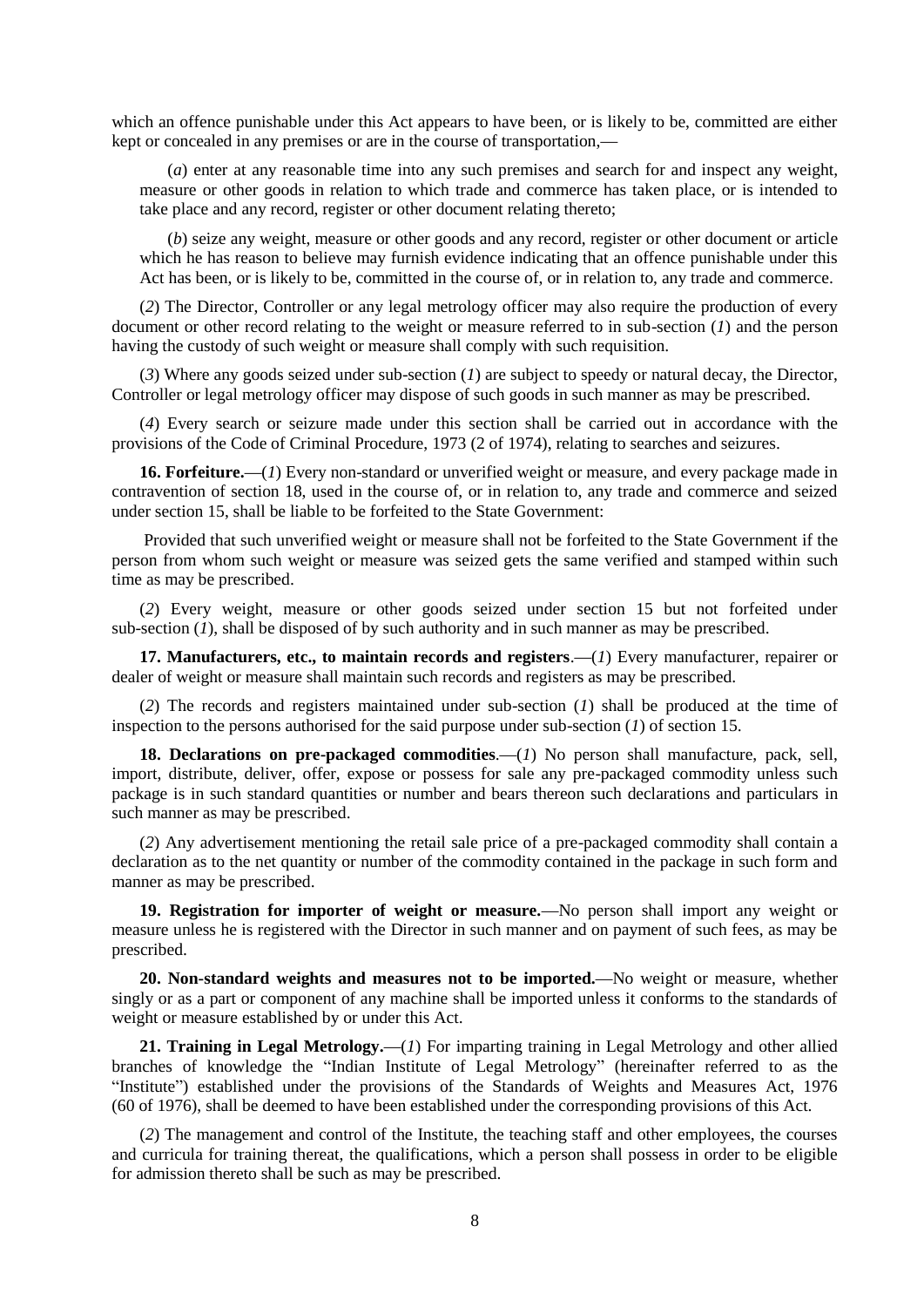**22. Approval of model.—**Every person, before manufacturing or importing any weight or measure shall seek the approval of model of such weight or measure in such manner, on payment of such fee and from such authority as may be prescribed:

Provided that such approval of model may not be required in respect of any cast iron, brass, bullion, or carat weight or any beam scale, length measures (not being measuring tapes) which are ordinarily used in retail trade for measuring textiles or timber, capacity measures, not exceeding twenty litre in capacity, which are ordinarily used in retail trade for measuring kerosene, milk or potable liquors:

Provided further that the prescribed authority may, if he is satisfied that the model of any weight or measure which has been approved in a country outside India conforms to the standards established by or under this Act, approve such model without any test or after such test as he may deem fit.

**23. Prohibition on manufacture, repair or sale of weight or measure without licence.—**(*1*) No person shall manufacture, repair or sell, or offer, expose or possess for repair or sale, any weight or measure unless he holds a licence issued by the Controller under sub-section (*2*):

Provided that no licence to repair shall be required by a manufacturer for repair of his own weight or measure in a State other than the State of manufacture of the same.

(*2*) For the purpose of sub-section (*1*), the Controller shall issue a licence in such form and manner, on such conditions, for such period and such area of jurisdiction and on payment of such fee as may be prescribed.

#### CHAPTER IV

#### VERIFICATION AND STAMPING OF WEIGHT OR MEASURE

**24. Verification and stamping of weight or measure.—**(*1*) Every person having any weight or measure in his possession, custody or control in circumstances indicating that such weight or measure is being, or is intended or is likely to be, used by him in any transaction or for protection, shall, before putting such weight or measure into such use, have such weight or measure verified at such place and during such hours as the Controller may, by general or special order, specify in this behalf, on payment of such fees as may be prescribed.

(*2*) The Central Government may prescribe the kinds of weights and measures for which the verification is to be done through the Government approved Test Centre.

(*3*) The Government approved Test Centre shall be notified by the Central Government or the State Government, as the case may be, in such manner, on such terms and conditions and on payment of such fee as may be prescribed.

(*4*) The Government approved Test Centre shall appoint or engage persons having such qualifications and experience and collect such fee on such terms and conditions for the verification of weights and measures specified under sub-section (*2*) as may be prescribed.

### CHAPTER V

### OFFENCES AND PENALTIES

**25. Penalty for use of non-standard weight or measure.—**Whoever uses or keeps for use any weight or measure or makes use of any numeration otherwise than in accordance with the standards of weight or measure or the standard of numeration, as the case may be, specified by or under this Act, shall be punished with fine which may extend to twenty-five thousand rupees and for the second or subsequent offence, with imprisonment for a term which may extend to six months and also with fine.

**26. Penalty for alteration of weight and measure.—**Whoever tampers with, or alters in any way, any reference standard, secondary standard or working standard or increases or decreases or alters any weight or measure with a view to deceiving any person or knowing or having reason to believe that any person is likely to be deceived thereby, except where such alteration is made for the correction of any error noticed therein on verification, shall be punished with fine which may extend to fifty thousand rupees and for the second and subsequent offence with imprisonment for a term which shall not be less than six months but which may extend to one year or with fine or with both.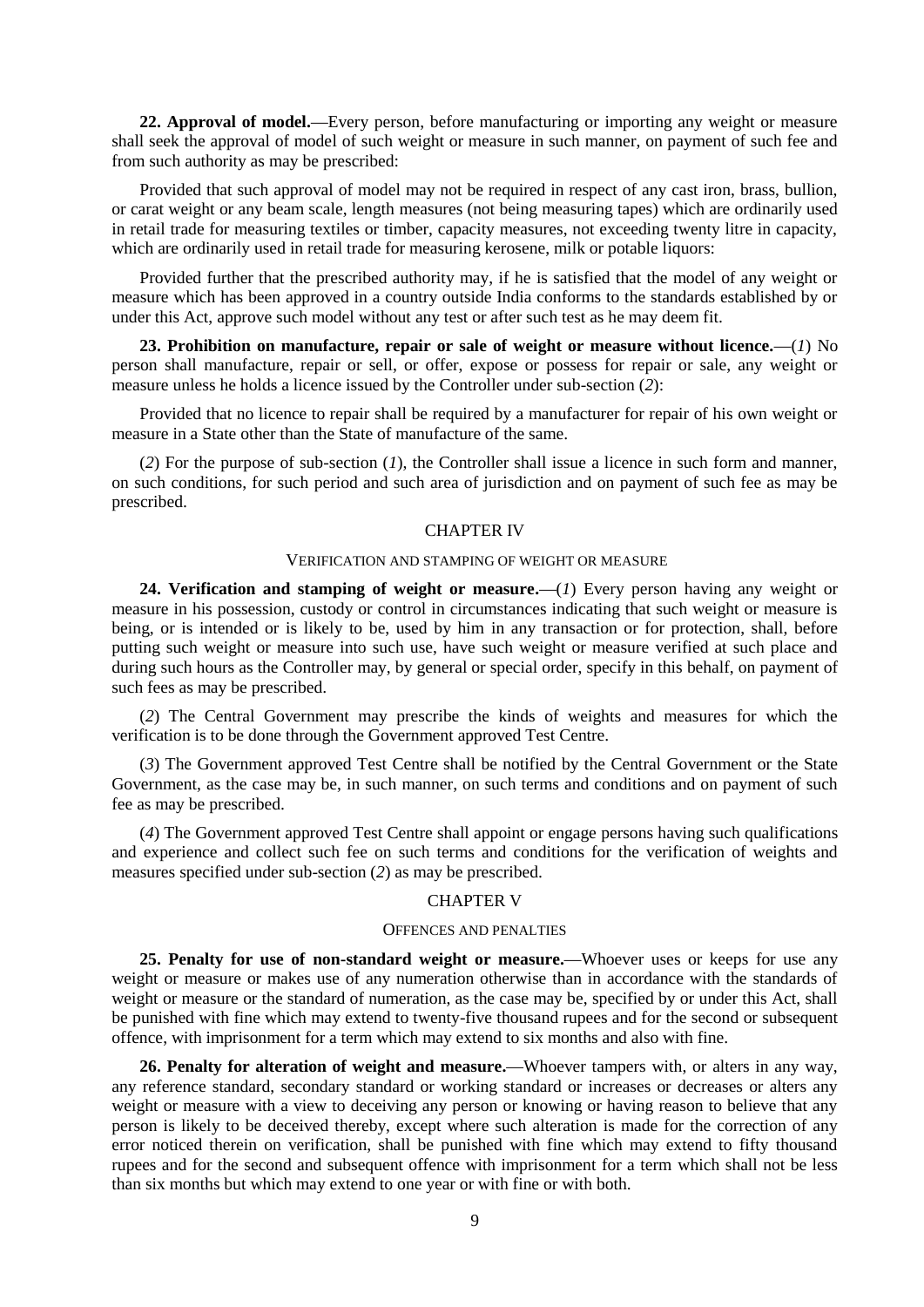**27. Penalty for manufacture or sale of non-standard weight or measure.—**Every person who manufactures or causes to be manufactured or sells or offers, exposes or possesses for sale, any weight or measure which,**—**

(*a*) does not conform to the standards of weight or measure specified by or under this Act; or

(*b*) which bears thereon any inscription of weight, measure or number which does not conform to the standards of weight, measure or numeration specified by or under this Act, except where he is permitted to do so under this Act, shall be punished with a fine which may extend to twenty thousand rupees and for the second or subsequent offence with imprisonment for a term which may extend to three years or with fine or with both.

**28. Penalty for making any transaction, deal or contract in contravention of the prescribed**  standards.—Whoever makes any transaction, deal or contract in contravention of the standards of weights and measures specified under section 10 shall be punished with fine which may extend to ten thousand rupees and for the second or subsequent offence, with imprisonment for a term which may extend to one year, or with fine, or with both.

**29. Penalty for quoting or publishing, etc., of non-standard units.—**Whoever violates section 11 shall be punished with fine which may extend to ten thousand rupees and, for the second or subsequent offence, with imprisonment for a term which may extend to one year, or with fine, or with both.

## **30. Penalty for transactions in contravention of standard weight or measure.—**Whoever**—**

(*a*) in selling any article or thing by weight, measure or number, delivers or causes to be delivered to the purchaser any quantity or number of that article or thing less than the quantity or number contracted for or paid for; or

(*b*) in rendering any service by weight, measure or number, renders that service less than the service contracted for or paid for; or

(*c*) in buying any article or thing by weight, measure or number, fraudulently receives, or causes to be received any quantity or number of that article or thing in excess of the quantity or number contracted for or paid for; or

(*d*) in obtaining any service by weight, measure or number, obtains that service in excess of the service contracted for or paid for,

shall be punished with fine which may extend to ten thousand rupees, and, for the second or subsequent offence, with imprisonment for a term which may extend to one year, or with fine, or with both.

**31. Penalty for non-production of documents, etc.—**Whoever, being required by or under this Act or the rules made thereunder to submit returns, maintain any record or register, or being required by the Director or the Controller or any legal metrology officer to produce before him for inspection any weight or measure or any document, register or other record relating thereto, omits or fails without any reasonable excuse, so to do, shall be punished with fine which may extend to five thousand rupees and for the second or subsequent offence, with imprisonment for a term which may extend to one year and also with fine.

**32. Penalty for failure to get model approved.—**Whoever fails or omits to submit model of any weight or measure for approval, shall be punished with fine which may extend to twenty thousand rupees and for the second or subsequent offence, with imprisonment for a term which may extend to one year and also with fine.

**33. Penalty for use of unverified weight or measure.—**Whoever, sells, distributes, delivers or otherwise transfers or uses any unverified weight or measure shall be punished with fine which shall not be less than two thousand rupees but which may extend to ten thousand rupees and, for the second or subsequent offence, with imprisonment for a term which may extend to one year and also with fine.

**34. Penalty for sale or delivery of commodities, etc., by non-standard weight or measure.—** Whoever sells, or causes to be sold, delivers, or causes to be delivered, any commodity, article or thing by any means other than the standard weight or measure or number, shall be punished with fine which shall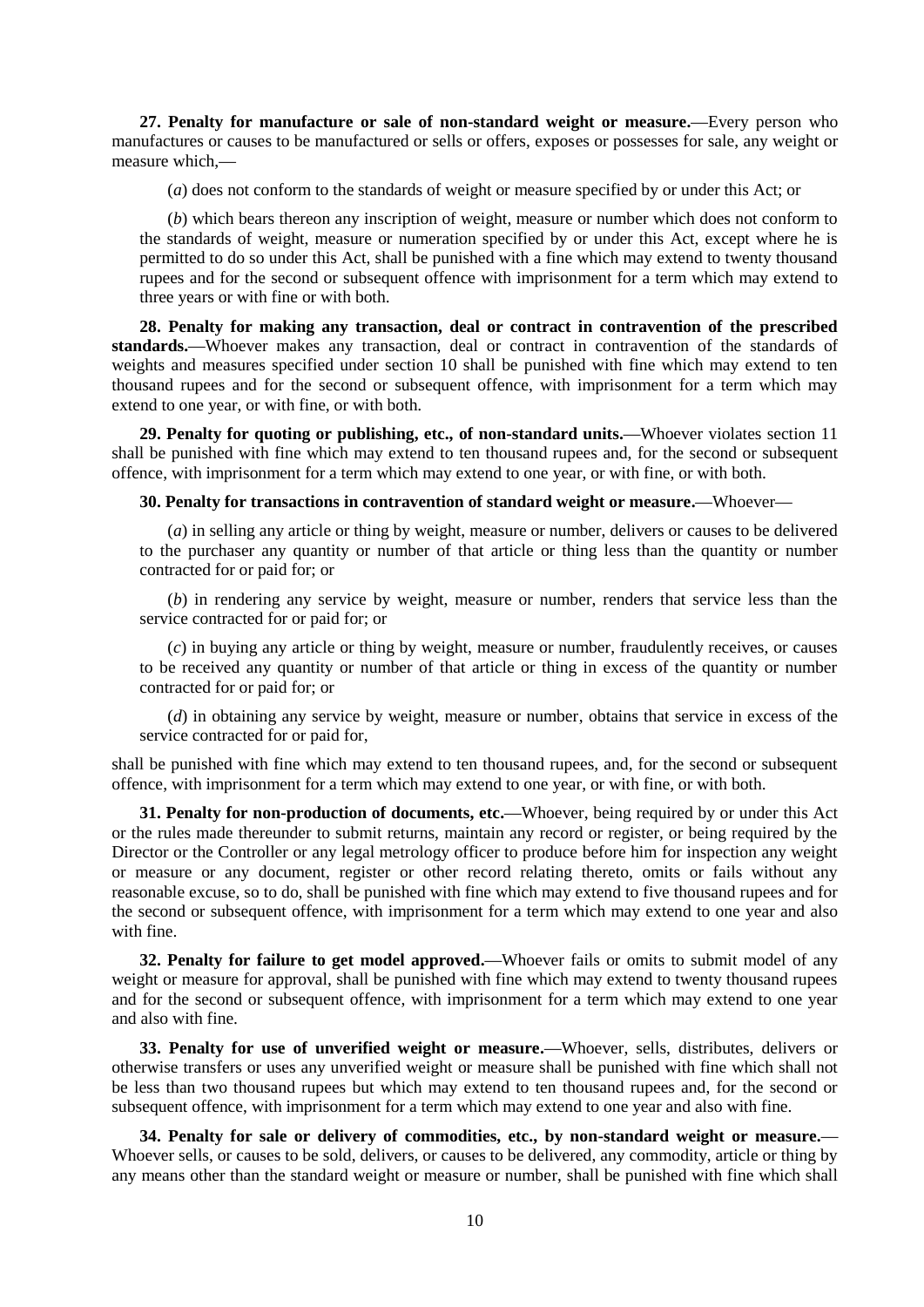not be less than two thousand rupees but which may extend to five thousand rupees and, for the second or subsequent offence, with imprisonment for a term which shall not be less than three months but which may extend to one year, or with fine, or with both.

**35. Penalty for rendering services by non-standard weight, measure or number.—**Whoever renders or causes to be rendered, any service through means other than the weight or measure or numeration or in terms of any weight, measure or number other than the standard weight or measure, shall be punished with fine which shall not be less than two thousand rupees but which may extend to five thousand rupees and for the second or subsequent offence, with imprisonment for a term which shall not be less than three months but which may extend to one year, or with fine, or with both.

**36. Penalty for selling, etc., of non-standard packages.—**(*1*) Whoever manufactures, packs, imports, sells, distributes, delivers or otherwise transfers, offers, exposes or possesses for sale, or causes to be sold, distributed, delivered or otherwise transferred, offered, exposed for sale any pre-packaged commodity which does not conform to the declarations on the package as provided in this Act, shall be punished with fine which may extend to twenty-five thousand rupees, for the second offence, with fine which may extend to fifty thousand rupees and for the subsequent offence, with fine which shall not be less than fifty thousand rupees but which may extend to one lakh rupees or with imprisonment for a term which may extend to one year or with both.

(*2*) Whoever manufactures or packs or imports or causes to be manufactured or packed or imported, any pre-packaged commodity, with error in net quantity as may be prescribed shall be punished with fine which shall not be less than ten thousand rupees but which may extend to fifty thousand rupees and for the second and subsequent offence, with fine which may extend to one lakh rupees or with imprisonment for a term which may extend to one year or with both.

**37. Penalty for contravention by Government approved Test Centre.—**(*1*) Where any Government approved Test Centre contravenes any of the provisions of this Act or the rules made thereunder, or the conditions of the licence, it shall be punished with fine which may extend to one lakh rupees.

(*2*) Where any owner or employee of a Government Approved Test Centre performing duties in accordance with the provisions of this Act or the rules made thereunder, wilfully verifies or stamps any weight or measure in contravention of the provisions of this Act or the rules made thereunder, he shall, for every such contravention, be punishable with imprisonment for a term which may extend to one year or with fine which may extend to ten thousand rupees or with both.

**38. Penalty for non-registration by importer of weight or measure.—**Whoever imports any weight or measure without being registered under this Act shall be punished with fine which may extend to twenty-five thousand rupees and for the second or subsequent offence, with imprisonment for a term which may extend to six months, or with fine, or with both.

**39. Penalty for import of non-standard weight or measure.—**Whoever imports any non-standard weight or measure shall be punished with fine, which may extend to fifty thousand rupees and for the second or subsequent offence, with imprisonment for a term which may extend to one year and also with fine.

**40. Penalty for obstructing Director, Controller or legal metrology officer.—**Whoever obstructs the Director, the Controller or any legal metrology officer with intent to prevent or deter the Director or the Controller or any legal metrology officer from exercising his powers or discharging his functions, or in consequence of anything done or attempted to be done by the Director or the Controller or any legal metrology officer in the lawful exercise of his powers or discharge of his functions as such, or whoever obstructs the entry of the Director or the Controller or any legal metrology officer into any premises for inspection and verification of any weight or measure or any document or record relating thereto or the net contents of any packaged commodity or for any other purpose shall be punished with imprisonment for a term which may extend to two years and for the second or subsequent offence, with imprisonment for a term which may extend to five years.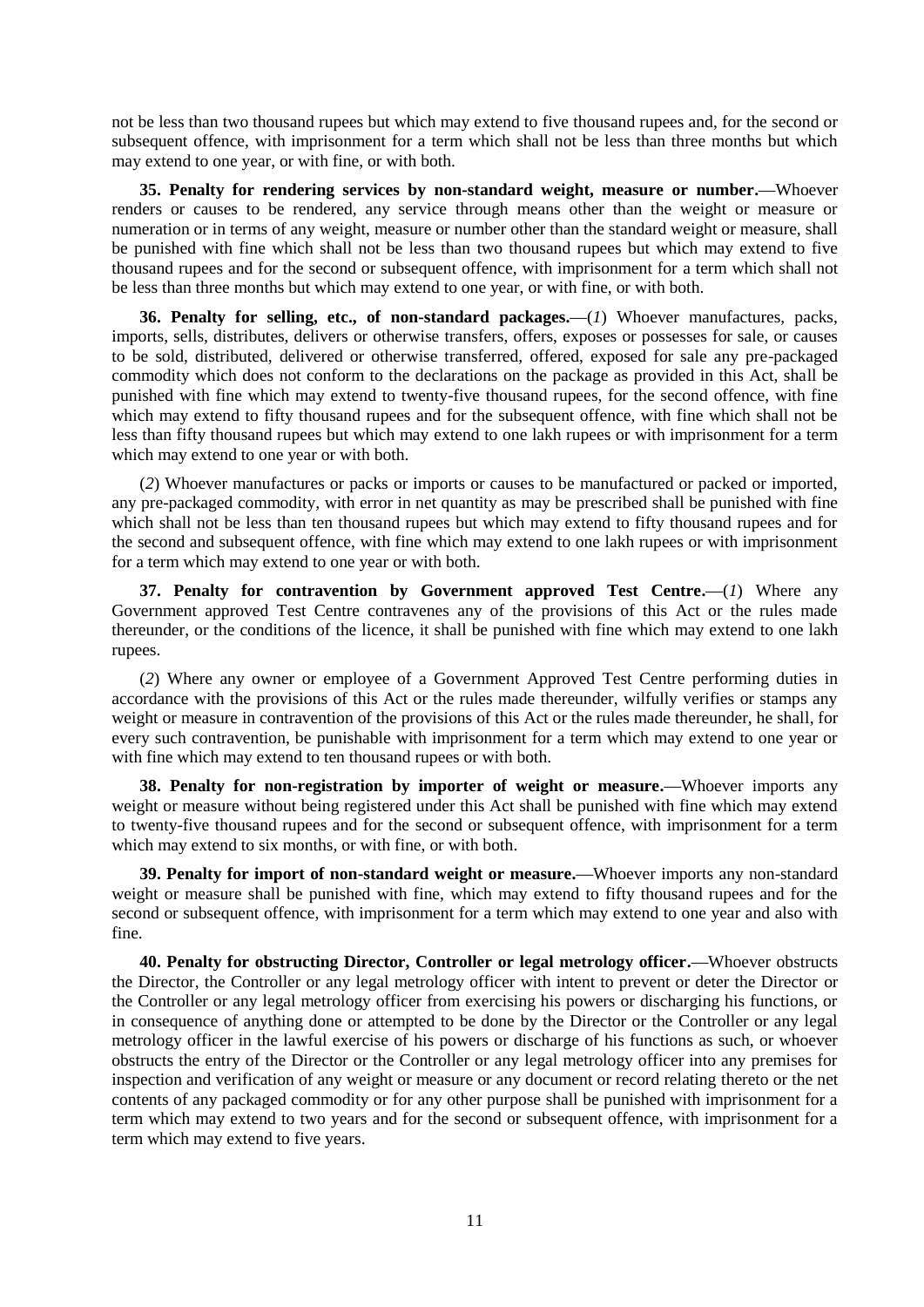**41. Penalty for giving false information or false return.—**(*1*) Whoever gives any information to the Director, the Controller or any legal metrology officer, which he may require or ask for in the course of his duty, and which such person either knows or has reason to believe to be false, shall be punished with fine which may extend to five thousand rupees and for the second or subsequent offence with imprisonment for a term which may extend to six months and also with fine.

(*2*) Whoever, being required by or under this Act so to do, submits a return or maintains any record or register which is false in material particulars, shall be punished with fine which may extend to five thousand rupees and for the second or subsequent offence, with imprisonment for a term which may extend to one year and also with fine.

**42. Vexatious search.—**The Director, the Controller or any legal metrology officer, exercising powers under this Act or any rule made thereunder, who knows that there are no reasonable grounds for so doing, and yet**—**

- (*a*) searches, or causes to be searched, any house, conveyance or place; or
- (*b*) searches any person; or
- (*c*) seizes any weight, measure or other movable property;

shall, for every such offence, be punished with imprisonment for a term which may extend to one year, or with fine which may extend to ten thousand rupees or with both.

**43. Penalty for verification in contravention of Act and rules.—**Where the Controller or any legal metrology officer exercising powers under this Act or any rule made thereunder, wilfully verifies or stamps any weight or measure, in contravention of the provisions of this Act or of any rule made thereunder, he shall, for every such offence, be punished with imprisonment for a term which may extend to one year, or with fine which may extend to ten thousand rupees or with both.

# **44. Penalty for counterfeiting of seals, etc.—**(*1*) Whoever**—**

(*i*) counterfeits any seal specified by or under this Act or the rules made thereunder, or

- (*ii*) sells or otherwise disposes of any counterfeit seal, or
- (*iii*) possesses any counterfeit seal, or

(*iv*) counterfeits or removes or tampers with any stamp, specified by or under this Act or rules made thereunder, or

(*v*) affixes the stamp so removed on, or inserts the same into, any other weight or measure,

shall be punished with imprisonment for a term which shall not be less than six months but which may extend to one year and for the second or subsequent offence, with imprisonment for a term which shall not be less than six months but which may extend to five years.

*Explanation***.—**In this sub-section, "counterfeit" shall have the meaning assigned to it in section 28 of the Indian Penal Code (45 of 1860).

(*2*) Whoever obtains, by unlawful means, any seal specified by or under this Act or the rules made thereunder and uses, or causes to be used, any such seal for making any stamp on any weight or measure with a view to representing that the stamp made by such seal is authorised by or under this Act or the rules made thereunder shall be punished with imprisonment for a term which shall not be less than six months but which may extend to one year and for the second or subsequent offence, with imprisonment for a term which shall not be less than six months but which may extend to five years.

(*3*) Whoever, being in lawful possession of a seal specified by or under this Act or the rules made thereunder, uses, or causes to be used, such seal without any lawful authority for such use, shall be punished with imprisonment for a term which shall not be less than six months but which may extend to one year and for the second or subsequent offence, with imprisonment for a term which shall not be less than six months but which may extend to five years.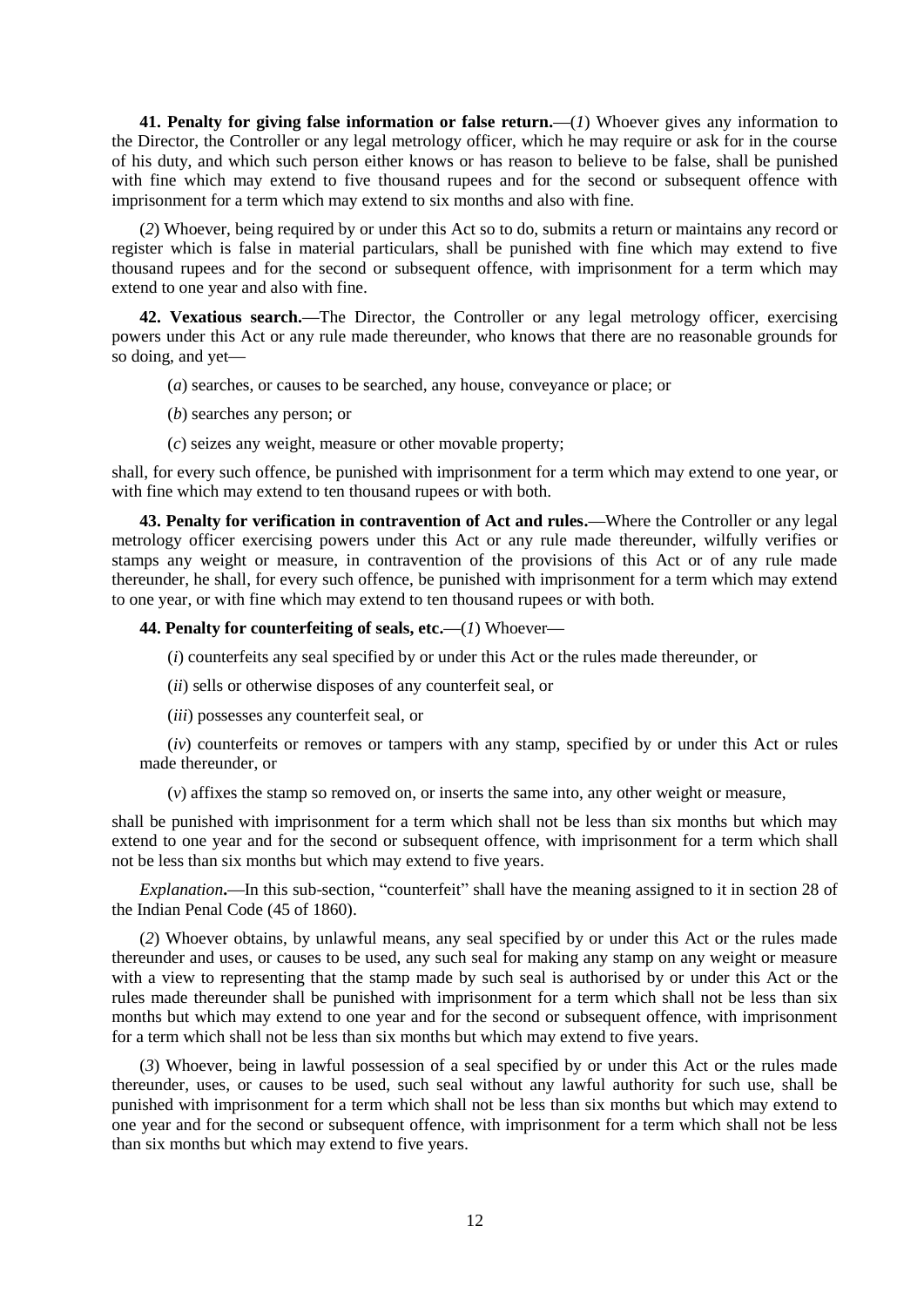(*4*) Whoever sells or offers or exposes for sale or otherwise disposes of any weight or measure which, he knows or has reason to believe, bears thereon a counterfeit stamp, shall be punished with imprisonment for a term which shall not be less than six months but which may extend to one year and for the second or subsequent offence, with imprisonment for a term which shall not be less than six months but which may extend to five years.

**45. Penalty for manufacture of weight and measure without licence.—**Whoever, being required to obtain a licence under this Act or the rules made thereunder, manufactures, without being in possession of a valid licence, any weight or measure, shall be punished with fine which may extend to twenty thousand rupees and for the second or subsequent offence, with imprisonment for a term which may extend to one year, or with fine, or with both.

**46. Penalty for repair, sale, etc., of weight and measure without licence.—**Whoever, being required to obtain a licence under this Act or the rules made thereunder repairs or sells or offers, exposes or possesses for repair or sale, any weight or measure, without being in possession of a valid licence, shall be punished with fine which may extend to five thousand rupees and for the second or subsequent offence, with imprisonment for a term which may extend to one year, or with fine, or with both.

**47. Penalty for tampering with licence.—**Whoever alters or otherwise tampers, with any licence issued or renewed under this Act or rules made thereunder, otherwise than in accordance with any authorisation made by the Controller in this behalf, shall be punished with fine which may extend to twenty thousand rupees, or with imprisonment for a term which may extend to one year or with both.

**48. Compounding of offences.—**(*1*) Any offence punishable under section 25, sections 27 to 39, sections 45 to 47, or any rule made under sub-section (*3*) of section 52 may, either before or after the institution of the prosecution, be compounded, on payment for credit to the Government of such sum as may be prescribed.

(*2*) The Director or legal metrology officer as may be specially authorised by him in this behalf, may compound offences punishable under section 25, sections 27 to 39, or any rule made under sub-section (*3*) of section 52.

(*3*) The Controller or legal metrology officer specially authorised by him, may compound offences punishable under section 25, sections 27 to 31, sections 33 to 37, sections 45 to 47, and any rule made under sub-section (*3*) of section 52:

Provided that such sum shall not, in any case, exceed the maximum amount of the fine, which may be imposed under this Act for the offence so compounded.

(*4*) Nothing in sub-section (*1*) shall apply to person who commits the same or similar offence, within a period of three years from the date on which the first offence, committed by him, was compounded.

*Explanation***.—**For the purposes of this sub-section, any second or subsequent offence committed after the expiry of a period of three years from the date on which the offence was previously compounded, shall be deemed to be a first offence.

(*5*) Where an offence has been compounded under sub-section (*1*), no proceeding or further proceeding, as the case may be, shall be taken against the offender in respect of the offence so compounded.

(6) No offence under this Act shall be compounded except as provided by this section.

**49. Offences by companies and power of court to publish name, place of business, etc., for companies convicted.—**(*1*) Where an offence under this Act has been committed by a company,**—**

(*a*) (*i*) the person, if any, who has been nominated under sub-section (*2*) to be in charge of, and responsible to, the company for the conduct of the business of the company (hereinafter in this section referred to as a person responsible); or

(*ii*) where no person has been nominated, every person who at the time the offence was committed was in charge of, and was responsible to, the company for the conduct of the business of the company; and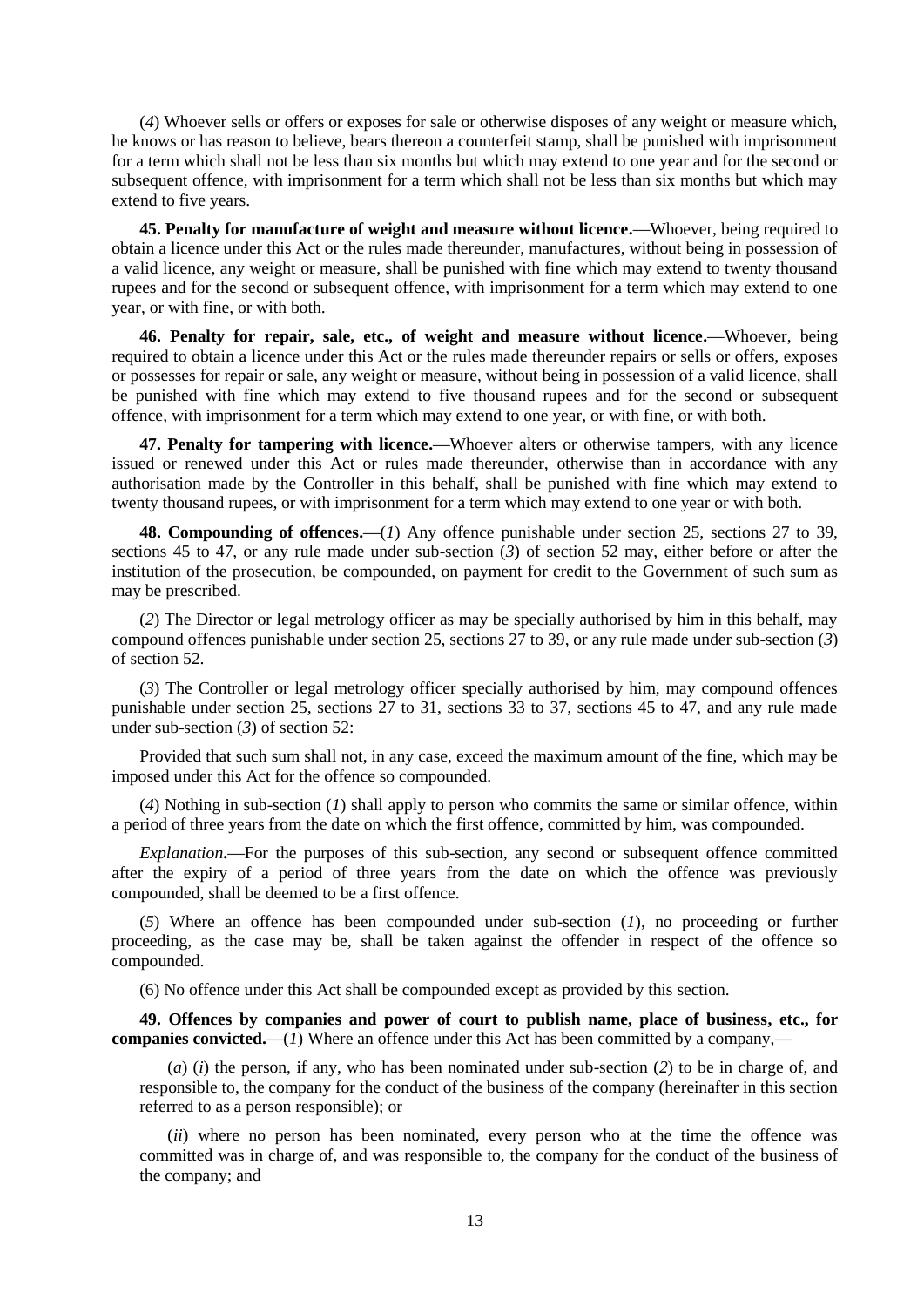#### (*b*) the company,

shall be deemed to be guilty of the offence and shall be liable to be proceeded against and punished accordingly:

Provided that nothing contained in this sub-section shall render any such person liable to any punishment provided in this Act if he proves that the offence was committed without his knowledge and that he exercised all due diligence to prevent the commission of such offence.

(*2*) Any company may, by order in writing, authorise any of its directors to exercise all such powers and take all such steps as may be necessary or expedient to prevent the commission by the company of any offence under this Act and may give notice to the Director or the concerned Controller or any legal metrology officer authorised in this behalf by such Controller (hereinafter in this section referred to as the authorised officer) in such form and in such manner as may be prescribed, that it has nominated such director as the person responsible, along with the written consent of such director for being so nominated.

*Explanation***.—**Where a company has different establishments or branches or different units in any establishment or branch, different persons may be nominated under this sub-section in relation to different establishments or branches or units and the person nominated in relation to any establishment, branch or unit shall be deemed to be the person responsible in respect of such establishment, branch or unit.

(*3*) The person nominated under sub-section (*2*) shall, until**—**

(*i*) further notice cancelling such nomination is received from the company by the Director or the concerned Controller or the authorised officer; or

(*ii*) he ceases to be a director of the company; or

(*iii*) he makes a request in writing to the Director or the concerned Controller or the legal metrology officer under intimation to the company, to cancel the nomination, which request shall be complied with by the Director or the concerned Controller or the legal metrology officer,

whichever is the earliest, continue to be the person responsible:

Provided that where such person ceases to be a director of the company, he shall intimate the fact of such cessation to the Director or the concerned Controller or the authorised officer:

Provided further that where such person makes a request under clause (*iii*) the Director or the concerned Controller or the authorised officer shall not cancel such nomination with effect from a date earlier than the date on which the request is made.

(*4*) Notwithstanding anything contained in the foregoing sub-sections, where an offence under this Act has been committed by a company and it is proved that the offence has been committed with the consent or connivance of, or is attributable to the neglect on the part of, any director, manager, secretary or other officer, not being a person nominated under sub-section (*2*), such director, manager, secretary or other officer shall also be deemed to be guilty of that offence and shall be liable to be proceeded against and punished accordingly.

(*5*) Where any company is convicted under this Act for contravention of any of the provisions thereof, it shall be competent for the court convicting the company to cause the name and place of business of the company, nature of the contravention, the fact that the company has been so convicted and such other particulars as the court may consider to be appropriate in the circumstances of the case, to be published at the expense of the company in such newspaper or in such other manner as the court may direct.

(*6*) No publication under sub-section (*5*) shall be made until the period for preferring an appeal against the orders of the court has expired without any appeal having been preferred, or such an appeal, having been preferred, has been disposed of.

(*7*) The expenses of any publication under sub-section (*5*) shall be recoverable from the company as if it were a fine imposed by the court.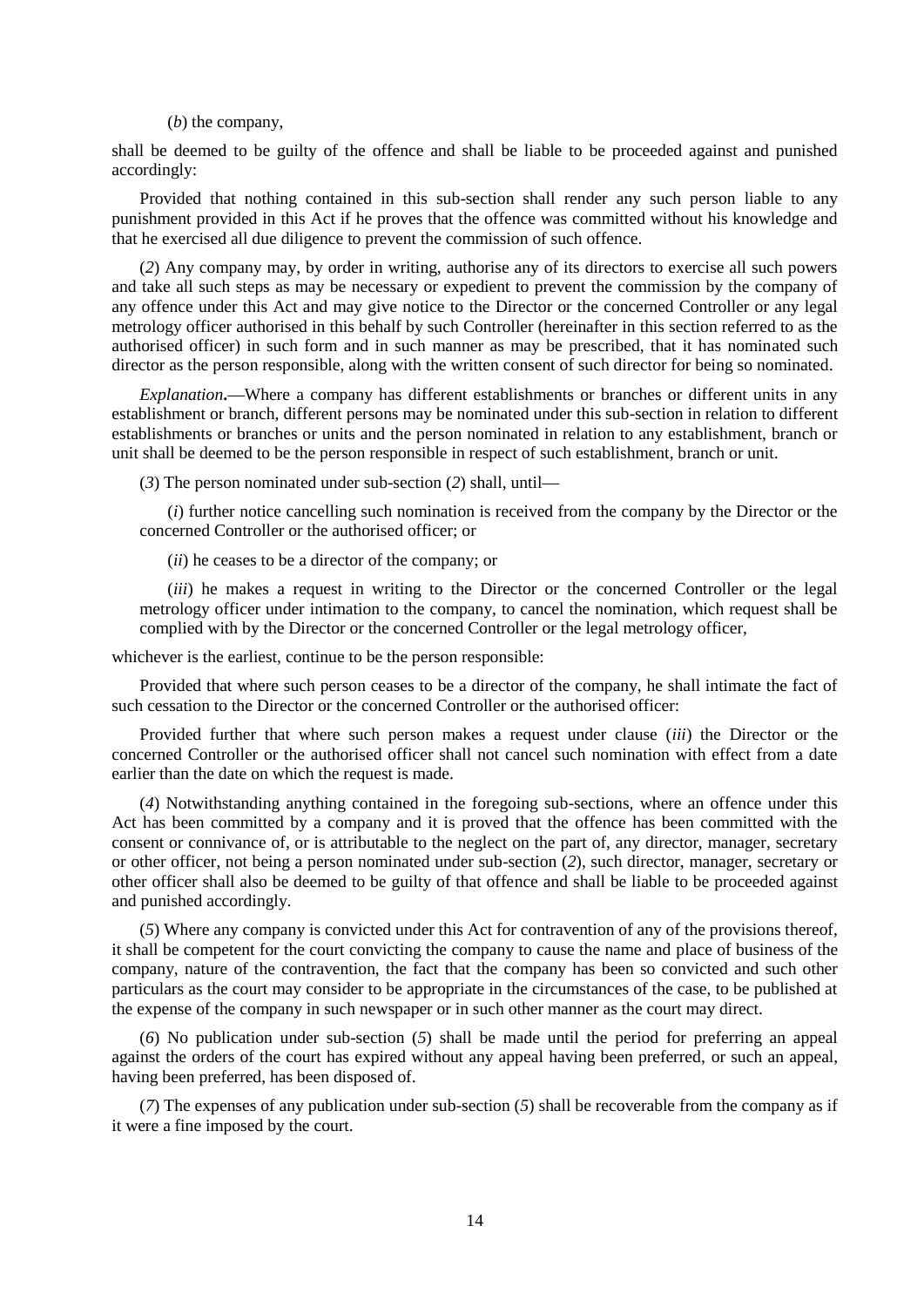*Explanation***.—**For the purposes of this section,**—**

(*a*) "company" means any body corporate and includes a firm or other association of individuals; and

(*b*) "director", in relation to a firm, means a partner in the firm but excludes nominated directors, honorary directors, Government nominated directors.

**50. Appeals.—**(*1*) Subject to the provisions of sub-section (*2*), an appeal shall lie,**—**

(*a*) from every decision or order under sections 15 to 20, section 22, section 25, sections 27 to 39, section 41 or any rule made under sub-section (*3*) of section 52 by the legal metrology officer appointed under section 13, to the Director;

(*b*) from every decision or order made by the Director of Legal Metrology under sections 15 to 20, section 22, section 25, sections 27 to 39, section 41 or any rule made under sub-section (*3*) of section 52, to the Central Government or any officer specially authorised in this behalf by that Government;

(*c*) from every decision given by the Controller of Legal Metrology under delegated powers of Director Legal Metrology to the Central Government;

(*d*) from every decision given or order made under sections 15 to 18, sections 23 to 25, sections 27 to 37, sections 45 to 47 or any rule made under sub-section (*3*) of section 53 by any legal metrology officer appointed under section 14, to the Controller; and

(*e*) from every decision given or order made by the Controller under sections 15 to 18, sections 23 to 25, sections 27 to 37, sections 45 to 47 or any rule made under sub-section (*3*) of section 53 not being an order made in appeal under clause (*d*), to the State Government or any officer specially authorised in this behalf by that Government.

(*2*) Every such appeal shall be preferred within sixty days from the date on which the impugned order was made:

Provided that the appellate authority may, if it is satisfied that the appellant was prevented by sufficient cause from preferring the appeal within the said period of sixty days, permit the appellant to prefer the appeal within a further period of sixty days.

(*3*) On receipt of any such appeal, the appellate authority shall, after giving the parties to the appeal, a reasonable opportunity of being heard and after making such inquiry as it deems proper, make such order, as it may think fit, confirming, modifying or reversing the decision or order appealed against or may send back the case with such direction as it may think fit for a fresh decision or order after taking additional evidence, if necessary.

(*4*) Every appeal shall be preferred on payment of such fees, as may be prescribed.

(*5*) The Central Government or the State Government, as the case may be, may on its own motion or otherwise, call for and examine the record of any proceeding including a proceeding in appeal in which any decision or order has been made, for the purpose of satisfying itself as to the correctness, legality or propriety of such decision or order and may pass such orders thereon as it may think fit:

Provided that no decision or order shall be varied under this sub-section so as to prejudicially affect any person unless such person has been given a reasonable opportunity of showing cause against the proposed action.

**51. Provisions of Indian Penal Code and Code of Criminal Procedure not to apply.—**The provisions of the Indian Penal Code (45 of 1860) and section 153 of the Code of Criminal Procedure, 1973 (2 of 1974) in so far as such provisions relate to offences with regard to weight or measure, shall not apply to any offence which is punishable under this Act.

**52. Power of the Central Government to make rules.—**(*1*) The Central Government may, by notification, make rules for carrying out the provisions of this Act.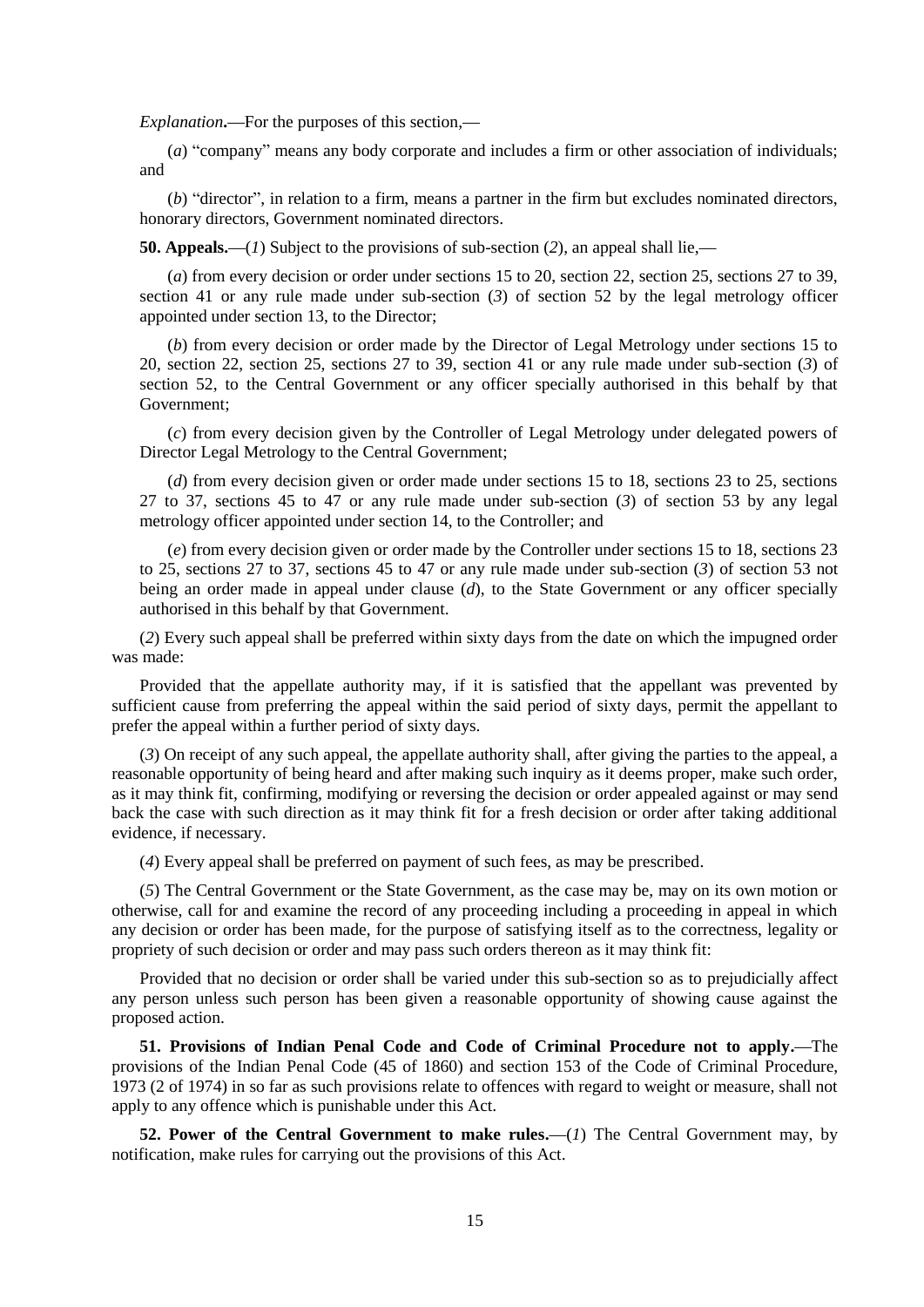(*2*) In particular, and without prejudice to the generality of the foregoing power, such rules may provide for all or any of the following matters, namely:**—**

(*a*) the specification of the base units of measures and base unit of mass under sub-section (*2*) of section 5;

(*b*) the manner of preparation of objects and equipments under sub-section (*3*) of section 7;

(*c*) physical characteristics, configuration, constructional details, materials, equipment, performance, tolerances, period of re-verification, methods or procedures of tests under sub-section (*4*) of section 7;

(*d*) reference standards, secondary standards and working standards of weights and measures under sub-section (*1*) of section 9;

(*e*) reference standards, secondary standards and working standards shall be verified and stamped and the fee under sub-section (*2*) of section 9;

(*f*) the weight or measure or number in which any transaction, dealing, or contract in respect of any goods, class of goods or undertakings shall be made under section 10;

(*g*) the qualifications of the Director and legal metrology officers under sub-section (*2*) of section 13;

(*h*) the qualification of the Controller and legal metrology officers under sub-section (*2*) of section 14;

(*i*) the manner of disposal of goods under sub-section (*3*) of section 15;

(*j*) the standard quantities or number and the manner in which the packages shall bear the declarations and the particulars under sub-section (*1*) of section 18;

(*k*) the manner and registration and the fee under section 19;

(*l*) the management and control of the Institute, the teaching staff and other employees, the courses and curricula for training thereat, the qualifications, which a person shall possess in order to be eligible for admission thereto under sub-section (*2*) of section 21;

(*m*) the manner, fee and authority for approval of models under section 22;

(*n*) the kinds of weights or measures under sub-section (*2*) of section 24;

(*o*) the manner in which, terms and conditions on which and fee on payment which the Central Government shall notify the Government approved Test Centre under sub-section (*3*) of section 24;

(*p*) the qualifications and experience of persons appointed or engaged and the fee and terms and conditions on which Government approved Test Centre shall verify the weight or measure under sub-section (*4*) of section 24;

(*q*) the error in net quantity under sub-section (*2*) of section 36;

(*r*) fee for compounding of offence under sub-section (*1*) of section 48;

(*s*) form and manner in which notice to the Director or the Controller or any other officer authorised by him shall be given under sub-section (*2*) of section 49.

(*3*) In making any rule under this section, the Central Government may provide that a breach thereof shall be punishable with fine which may extend to five thousand rupees.

(*4*) Every rule made by the Central Government under this Act shall be laid, as soon as may be after it is made, before each House of Parliament, while it is in session, for a total period of thirty days which may be comprised in one session or in two or more successive sessions, and if, before the expiry of the session immediately following the session or the successive sessions aforesaid, both Houses agree in making any modification in the rule or both Houses agree that the rule should not be made, the rule shall thereafter have effect only in such modified form or be of no effect, as the case may be; so, however, that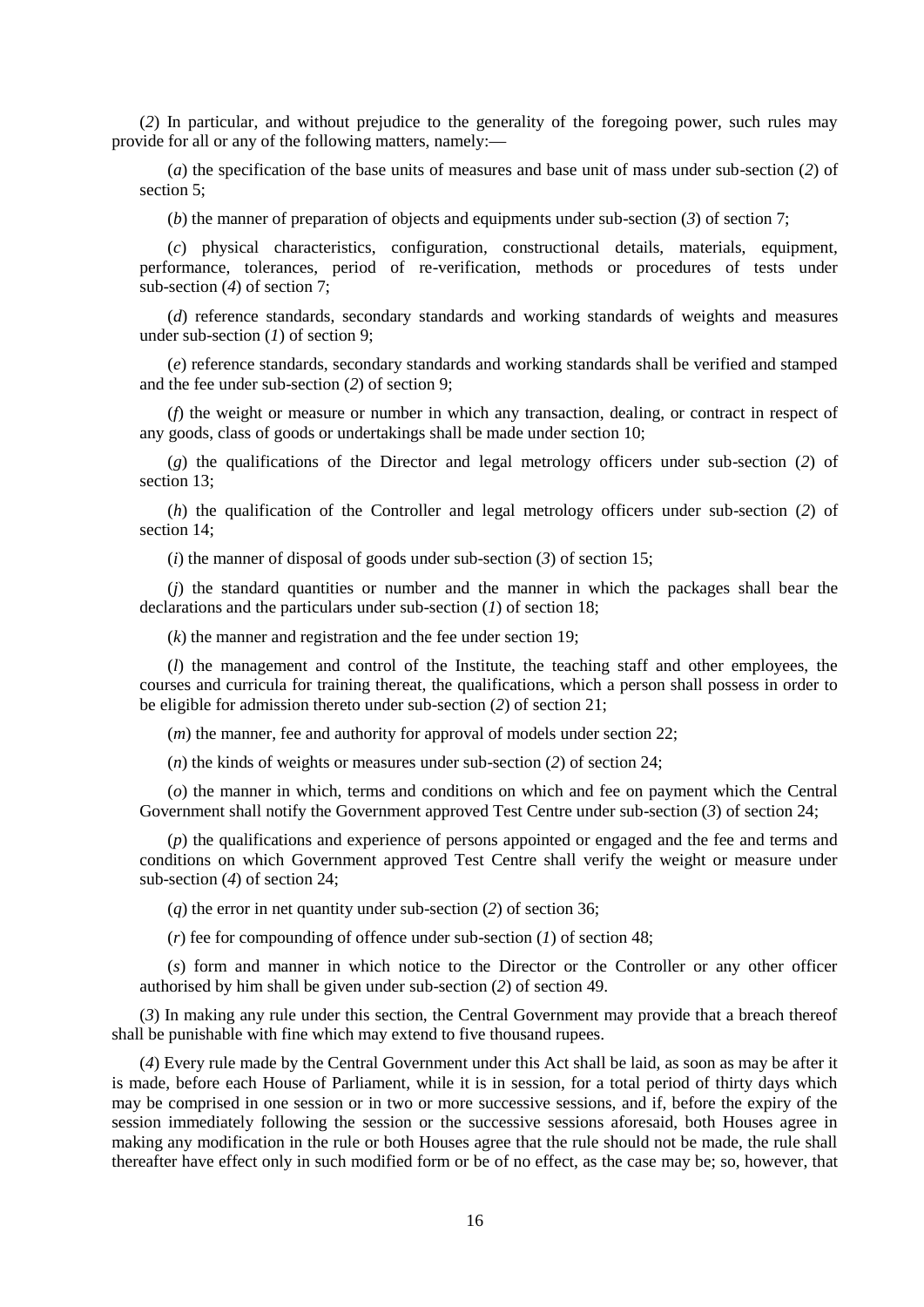any such modification or annulment shall be without prejudice to the validity of anything previously done under that rule.

**53. Power of State Government to make rules.—**(*1*) The State Government may, by notification, and after consultation with the Central Government, make rules to carry out the provisions of this Act.

(*2*) In particular and without prejudice to the generality of the foregoing power, such rules may provide for all or any of the following matters, namely:**—**

(*a*) the time within which the weight or measure may be got verified under proviso to sub-section (*1*) of section 16;

(*b*) registers and records to be maintained by persons referred to under sub-section (*1*) of section 17;

(*c*) the form, manner, conditions, period, area of jurisdiction and fees for issuance of licence under sub-section (*2*) of section 23;

(*d*) fee for verification and stamping of any weight or measure under sub-section (*1*) of section 24;

(*e*) manner of notifying Government approved Test Centre, terms and conditions and fee to be paid under sub-section (*3*) of section 24;

(*f*) fee for compounding of offences under sub-section (*1*) of section 48.

(*3*) In making any rule under this section, the State Government may provide that a breach thereof shall be punishable with fine which may extend to five thousand rupees.

(*4*) The power to make rules under this section shall be subject to the condition of the rules being made after previous publication in Official Gazette.

(*5*) Every rule made under this section shall, as soon as may be after it is made, be laid before each House of State Legislature, where there are two Houses and where there is one House of State Legislature, before that House.

**54. Delegation of Powers.—**(*1*) The Central Government may, in consultation with the State Government and by notification, direct that any power exercisable by it under this Act or any rule made thereunder, not being a power conferred by section 50 relating to appeal or section 52 relating to power to make rules, in relation to such matters and subject to such conditions as may be specified, may be exercised also by such officer subordinate to it as may be specified in the notification.

(*2*) Subject to any general or special direction or condition imposed by the State Government, any person authorised by the Central Government to exercise any powers may exercise those powers in the same manner and to the same extent as if they had been conferred on that person directly by this Act and not by way of delegation.

**55. Act not to apply in certain cases.—**The provisions of this Act, in so far as they relate to verification and stamping of weights and measures, shall not apply to any weight or measure,**—**

(*a*) used in any factory exclusively engaged in the manufacture of any arms, ammunition or both, for the use of the Armed Forces of the Union;

(*b*) used for scientific investigation or for research;

(*c*) manufactured exclusively for export.

**56. Existing Director, Controller and legal metrology officer not to be affected by the new qualification to be prescribed.—**(*1*) Every Director, Controller and legal metrology officer appointed immediately before the commencement of the rules made under this Act, shall be deemed to have been appointed under sub-section (*1*) of sections 13 and 14, notwithstanding any rule prescribing different qualifications.